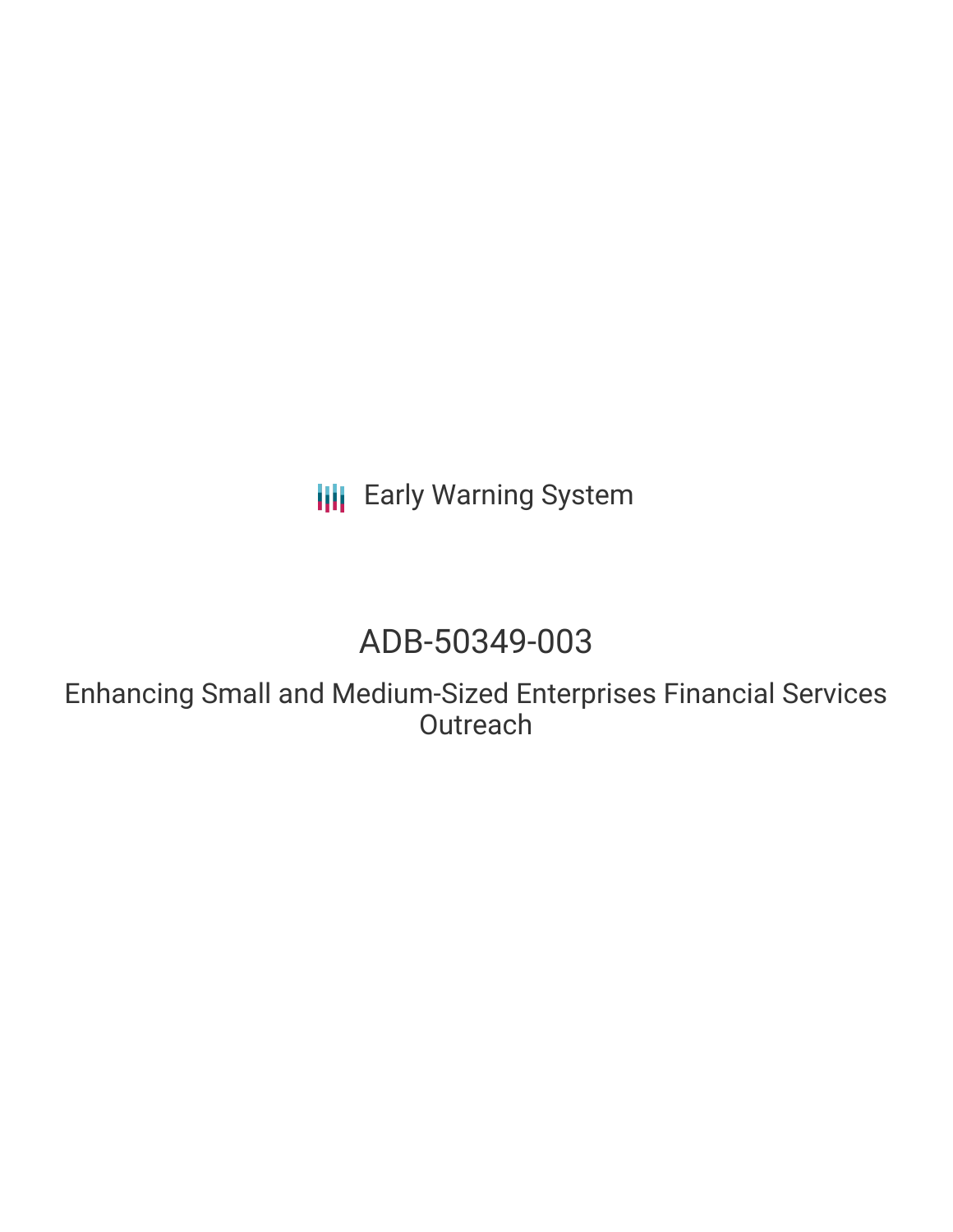

## **Quick Facts**

| <b>Countries</b>               | Sri Lanka                                  |
|--------------------------------|--------------------------------------------|
| <b>Financial Institutions</b>  | Asian Development Bank (ADB)               |
| <b>Status</b>                  | Approved                                   |
| <b>Bank Risk Rating</b>        | U                                          |
| <b>Voting Date</b>             | 2022-02-02                                 |
| <b>Borrower</b>                | Democratic Socialist Republic of Sri Lanka |
| <b>Sectors</b>                 | Finance, Technical Cooperation             |
| <b>Investment Type(s)</b>      | Grant                                      |
| <b>Investment Amount (USD)</b> | \$0.80 million                             |
| <b>Grant Amount (USD)</b>      | $$0.80$ million                            |
| <b>Project Cost (USD)</b>      | \$0.80 million                             |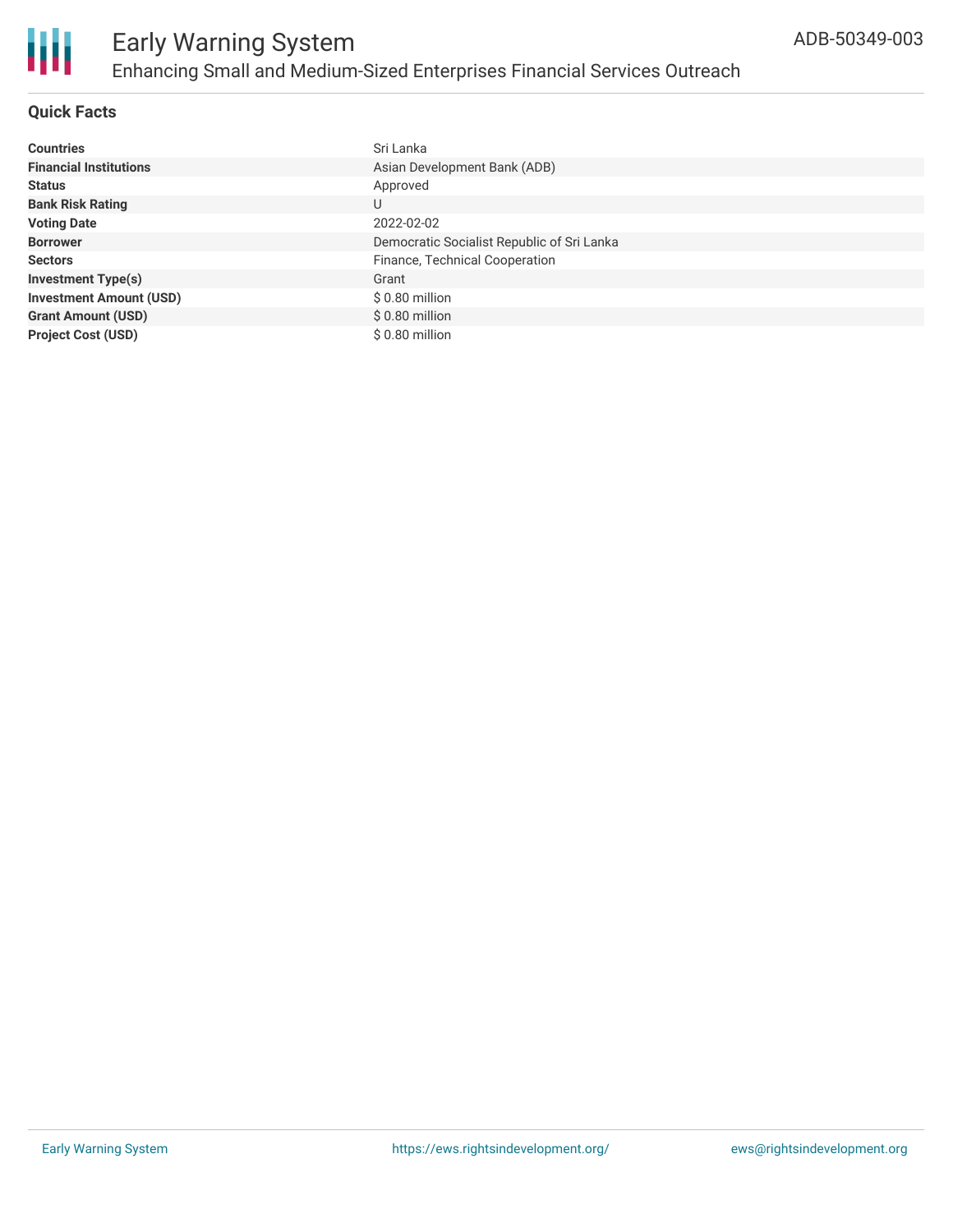

#### **Project Description**

According to ADB documents, the proposed technical assistance (TA) of \$800,000 for Enhancing Small and Medium-Sized Enterprises Financial Services Outreach will support the implementation of the proposed Small and Medium-Sized Enterprises Credit Guarantee Institution Project in Sri Lanka (the ensuing project), which is a standby project for 2021 in the country operations business plan for Sri Lanka, 2021-2023.

ADB will support the government's vision to create a sustainable mechanism for credit guarantee operations, rather than launching a short-term measure for easing credit to SMEs. For this reason, the ensuing project, Small and Medium-Sized Enterprises Credit Guarantee Institution Project, is being designed towards a sustainable operation of SMECGI. It should be well-funded, profitable, efficiently managed, removed from political influence, and operated with the highest level of corporate governance and risk management practices with support from the central bank.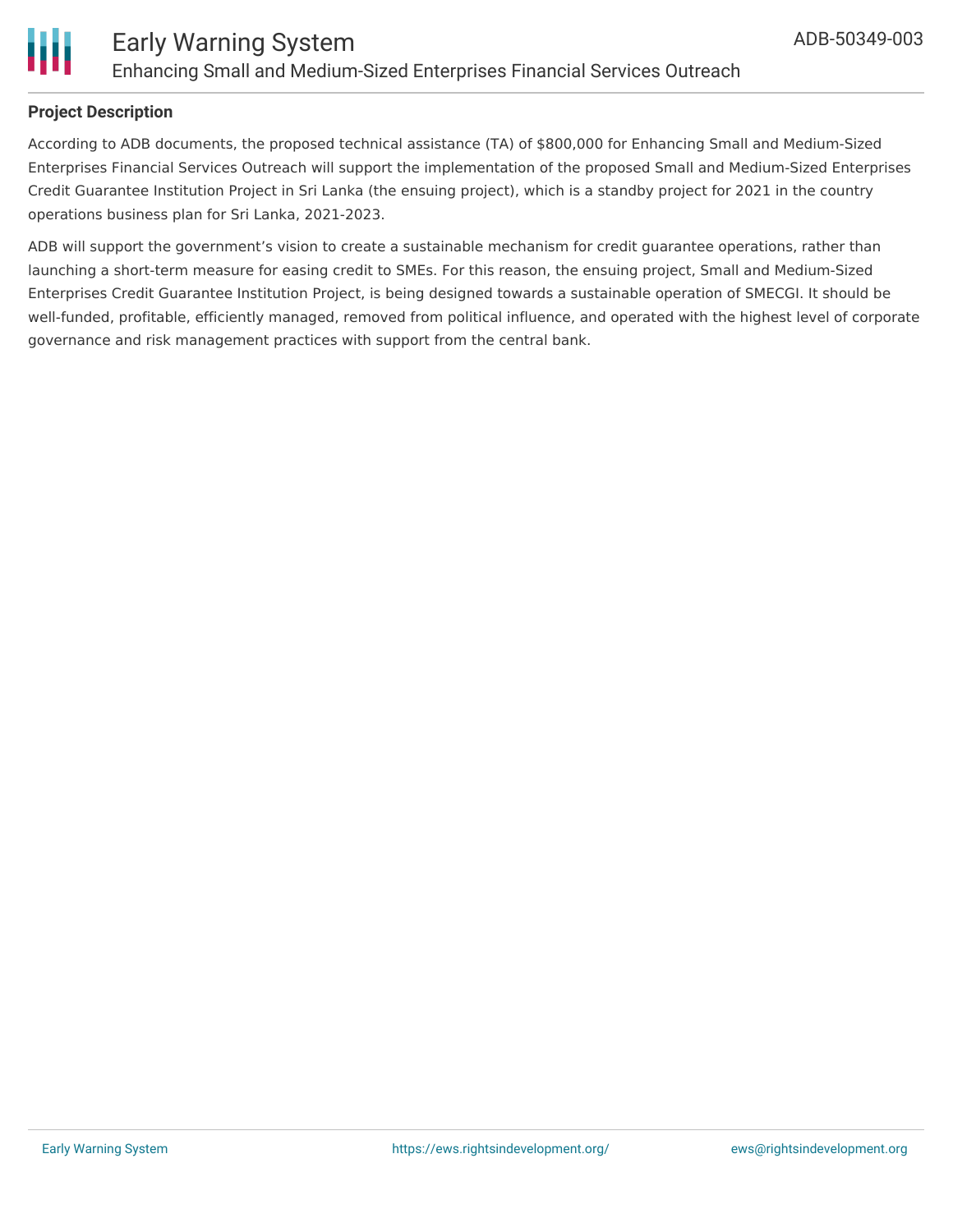

#### **Investment Description**

Asian Development Bank (ADB)

The TA is estimated to cost \$800,000, of which (i) \$500,000 will be financed on a grant basis from ADB's Technical Assistance Special Fund (TASF-other sources), and (ii) \$300,000 will be financed on a grant basis from the Financial Sector Development Partnership Special Fund.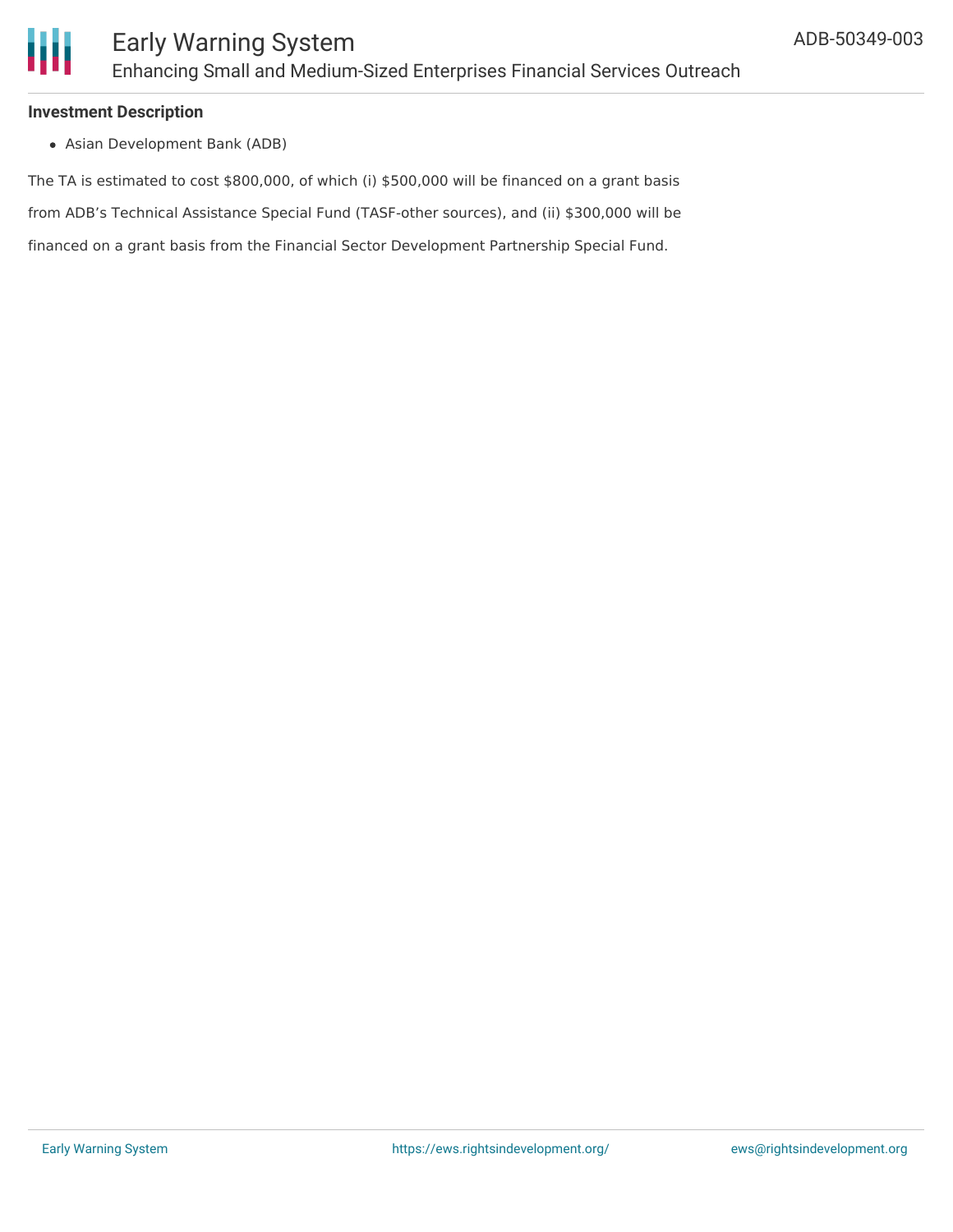

## **Contact Information**

| Responsible ADB Officer                          | Hoshino, Takuya                                                                                                                                           |
|--------------------------------------------------|-----------------------------------------------------------------------------------------------------------------------------------------------------------|
| Responsible ADB Department South Asia Department |                                                                                                                                                           |
| Responsible ADB Division                         | Public Management, Financial Sector and Trade Division, SARD<br>Department of Development Finance<br>1st Floor, The Secretariat, Colombo 01,<br>Sri Lanka |
| <b>Executing Agencies</b>                        | Ministry of Finance<br>The Secretariat Building<br>Colombo 01<br>Sri Lanka                                                                                |

#### ACCESS TO INFORMATION

You can submit an information request for project information at: https://www.adb.org/forms/request-information-form

ADB has a two-stage appeals process for requesters who believe that ADB has denied their request for information in violation of its Access to Information Policy. You can learn more about filing an appeal at: https://www.adb.org/site/disclosure/appeals

#### ACCOUNTABILITY MECHANISM OF ADB

The Accountability Mechanism is an independent complaint mechanism and fact-finding body for people who believe they are likely to be, or have been, adversely affected by an Asian Development Bank-financed project. If you submit a complaint to the Accountability Mechanism, they may investigate to assess whether the Asian Development Bank is following its own policies and procedures for preventing harm to people or the environment. You can learn more about the Accountability Mechanism and how to file a complaint at: http://www.adb.org/site/accountability-mechanism/main.